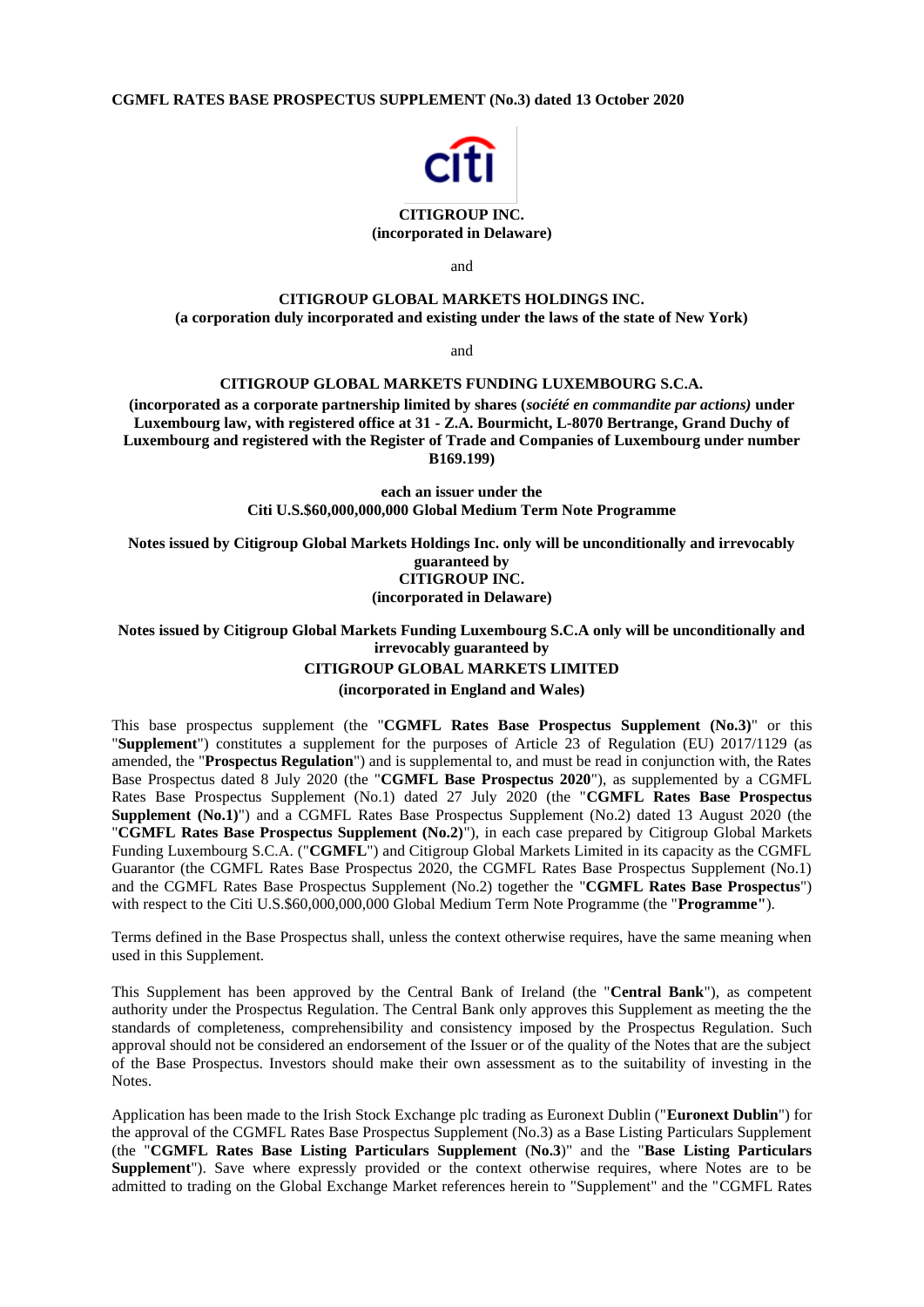Base Prospectus Supplement ( No.3)" shall be construed to be to "Base Listing Particulars Supplement", and the "CGMFL Rates Base Listing Particulars Supplement ( No.3)", respectively.

CGMFL accepts responsibility for the information contained in this Supplement. To the best of the knowledge of CGMFL, the information contained in this Supplement is in accordance with the facts and does not omit anything likely to affect the import of such information.

The CGMFL Guarantor accepts responsibility for the information contained in this Supplement. To the best of the knowledge of the CGMFL Guarantor, the information contained in this Supplement is in accordance with the facts and does not omit anything likely to affect the import of such information.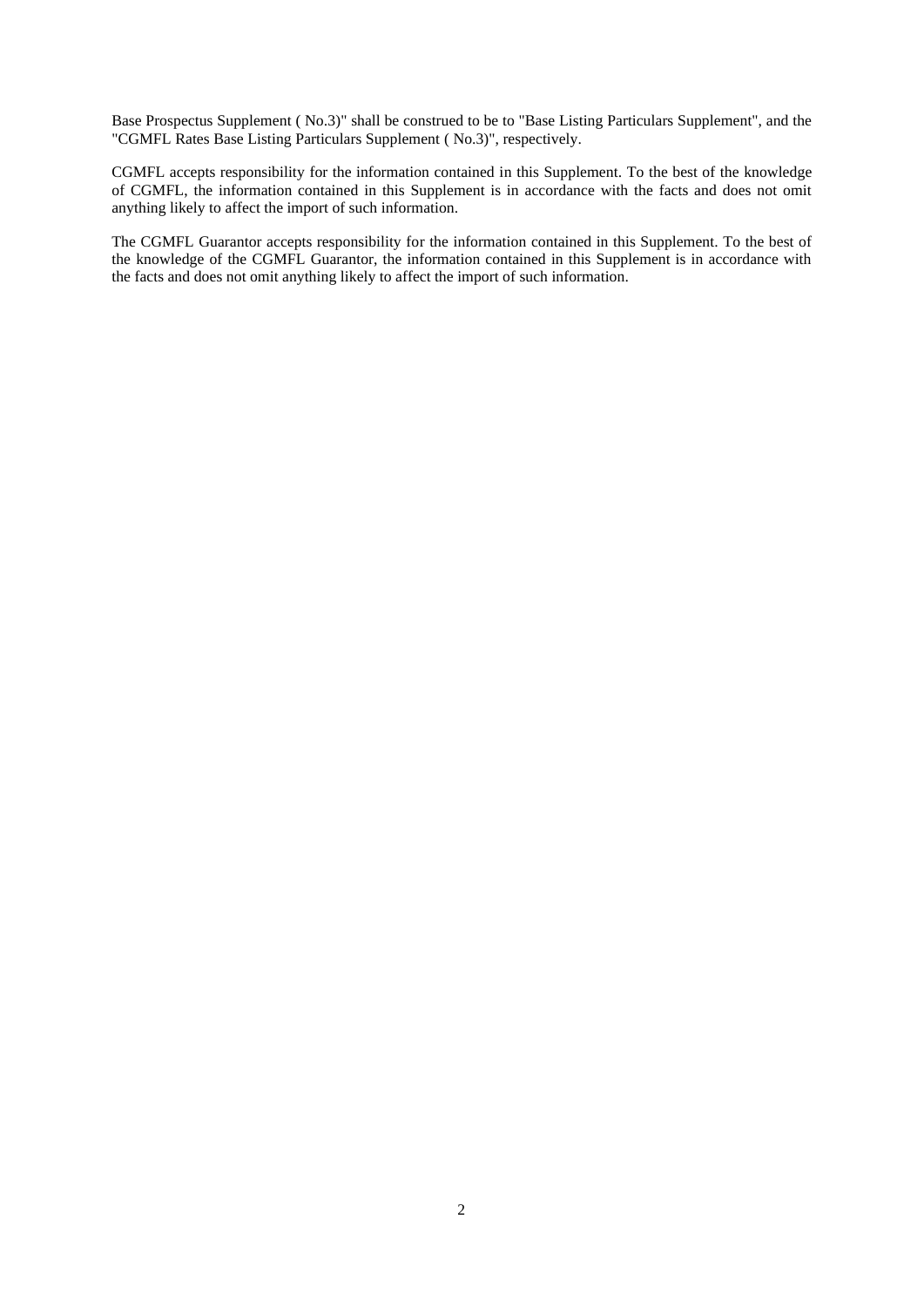# **INFORMATION RELATING TO THE CGMFL RATES BASE PROSPECTUS**

#### *Publication of the Interim Financial Report of Citigroup Global Markets Funding Luxembourg S.C.A.*

On 30 September 2020, CGMFL (an Issuer under the Programme) published its interim financial report containing its unaudited non-consolidated interim financial statements as of and for the six month period ended 30 June 2020 (the **CGMFL 2020 Interim Financial Report**). A copy of the CGMFL 2020 Interim Financial Report has been filed with the Central Bank, Euronext Dublin and the *Commission de Surveillance du Secteur Financier* (the **CSSF**) and has been published on the website of the Luxembourg Stock Exchange [\(https://dl.bourse.lu/dl?v=uHNdQ2dRDfhStJNzhFx9qJxWdu5M2kOFtsu94pP6yE6S3+nnH8oSxB8pgSjIE4iqN](https://dl.bourse.lu/dl?v=uHNdQ2dRDfhStJNzhFx9qJxWdu5M2kOFtsu94pP6yE6S3+nnH8oSxB8pgSjIE4iqNxamCTYwiwPggWLtMw0YVVMzr4fo4bcV+1NBEBYSm7GjlUHKx/Vbe2g2O5eDa0jnx1HTvtyq+AHBFccPOsvI12VsCuPyp009ENL7X18bAbuPO4wCP9d5sVG1laiZEqEc) [xamCTYwiwPggWLtMw0YVVMzr4fo4bcV+1NBEBYSm7GjlUHKx/Vbe2g2O5eDa0jnx1HTvtyq+AHBFccP](https://dl.bourse.lu/dl?v=uHNdQ2dRDfhStJNzhFx9qJxWdu5M2kOFtsu94pP6yE6S3+nnH8oSxB8pgSjIE4iqNxamCTYwiwPggWLtMw0YVVMzr4fo4bcV+1NBEBYSm7GjlUHKx/Vbe2g2O5eDa0jnx1HTvtyq+AHBFccPOsvI12VsCuPyp009ENL7X18bAbuPO4wCP9d5sVG1laiZEqEc) [OsvI12VsCuPyp009ENL7X18bAbuPO4wCP9d5sVG1laiZEqEc\)](https://dl.bourse.lu/dl?v=uHNdQ2dRDfhStJNzhFx9qJxWdu5M2kOFtsu94pP6yE6S3+nnH8oSxB8pgSjIE4iqNxamCTYwiwPggWLtMw0YVVMzr4fo4bcV+1NBEBYSm7GjlUHKx/Vbe2g2O5eDa0jnx1HTvtyq+AHBFccPOsvI12VsCuPyp009ENL7X18bAbuPO4wCP9d5sVG1laiZEqEc). By virtue of this Supplement, the CGMFL 2020 Interim Financial Report is incorporated by reference in, and forms part of, the CGMFL Rates Base Prospectus 2020.

The following information appears on the page(s) of the CGMFL 2020 Interim Financial Report as set out below:

1. The unaudited non-consolidated interim financial statements of CGMFL as of and for the six month period ended 30 June 2020:

|           |                                                     | Page(s) |
|-----------|-----------------------------------------------------|---------|
| А.        | Condensed Interim Statement of Comprehensive Income |         |
| <b>B.</b> | Condensed Interim Balance Sheet                     | 8       |
| C.        | Condensed Interim Statement of Changes in Equity    | 9       |
| D.        | Condensed Interim Cash Flow Statement               | 10      |
| Е.        | Notes to Condensed Interim Financial Statements     | 11-30   |

Any information not listed in the cross-reference list above but included in the CGMFL 2020 Interim Financial Report is given for information purposes only.

#### *Significant change and material adverse change*

There has been no significant change in the financial or trading position of CGMFL since 30 June 2020 (the date of its most recently published unaudited interim financial statements) and there has been no material adverse change in the financial position or prospects of CGMFL since 31 December 2019 (the date of its most recently published audited annual financial statements).

There has been no significant change in the financial performance of CGMFL since 30 June 2020 (the date of its most recently published unaudited interim financial statements).

### *Corporate Authorities*

The approval of the CGMFL Rates Base Prospectus Supplement (No.3) has been authorised pursuant to resolutions of the board of managers of the Corporate Manager of CGMFL on 13 October 2020.

### *General*

Save as disclosed in this Supplement (including any documents incorporated by reference herein), there has been no other significant new factor, material mistake or material inaccuracy relating to information included in the CGMFL Rates Base Prospectus since the publication of the CGMFL Rates Base Prospectus Supplement (No.2).

Copies of the CGMFL Rates Base Prospectus 2020, the CGMFL Rates Base Prospectus Supplement (No.1), the CGMFL Rates Base Prospectus Supplement (No.2) and this Supplement will be available for inspection in